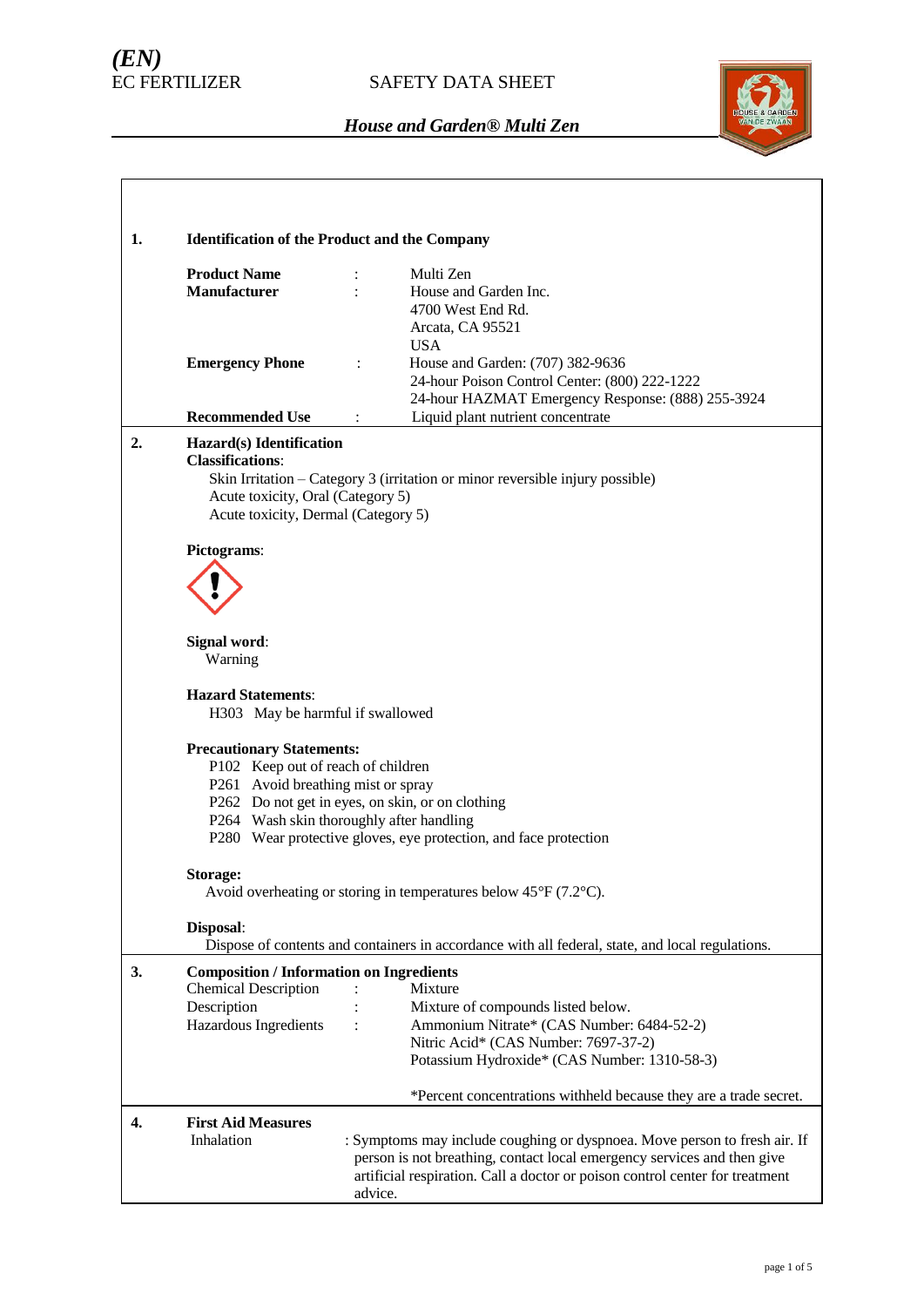SAFETY DATA SHEET



|    | Skin                                                                    | : Symptoms may include skin irritation. Remove contaminated clothing,<br>thoroughly wash exposed area with water and soap for 15 minutes. Call a<br>doctor or poison control center for treatment advice if symptoms persist.                                                                        |
|----|-------------------------------------------------------------------------|------------------------------------------------------------------------------------------------------------------------------------------------------------------------------------------------------------------------------------------------------------------------------------------------------|
|    | Eyes                                                                    | : Irritant. Hold eye open and rinse gently with water for at least 15 minutes,<br>ensuring to flush underneath the eyelids. Call a doctor or poison control<br>center for treatment advice.                                                                                                          |
|    | Ingestion                                                               | : Gastro-intestinal irritant. Call a doctor or poison control center for<br>immediate treatment advice. Have person sip a glass of water if able to<br>swallow. Do not induce vomiting unless advised to do so by a medical<br>professional. Do not give anything by mouth to an unconscious person. |
|    | <b>First Aid Facilities</b>                                             | : Water, wash facilities                                                                                                                                                                                                                                                                             |
| 5. | <b>Fire Fighting Measures</b>                                           |                                                                                                                                                                                                                                                                                                      |
|    | <b>Extinguishing Media</b>                                              | : The product itself is not combustible; in case of fire in its immediate<br>environment, preferred extinguishing media are water spray, foam, $CO2$ ,<br>dry ice.                                                                                                                                   |
|    | Unsuitable                                                              |                                                                                                                                                                                                                                                                                                      |
|    | <b>Extinguishing Media</b><br>Hazards from combustion<br>of the product | : Water jet.<br>: Decomposes on heating. Combustion can produce toxic fumes and<br>irritating nitrate gases.                                                                                                                                                                                         |
|    | Protective equipment                                                    | : In case of fire, wear a self-contained breathing apparatus and eye<br>protection.                                                                                                                                                                                                                  |
| 6. | <b>Accidental Release Measures</b>                                      |                                                                                                                                                                                                                                                                                                      |
|    | <b>Emergency Procedures</b>                                             | : Ensure adequate ventilation. Wear safety glasses and appropriate gloves.<br>Chemical-resistant gloves are needed for the sustained contact.<br>Disposable nitrile gloves are adequate for incidental contact (rinse hands<br>after removing gloves). Prevent product from entering sewer drains or |
|    |                                                                         | surface waters.                                                                                                                                                                                                                                                                                      |
|    | <b>Personal Precautions</b><br>Containment and                          | : Avoid contact with skin and eyes.                                                                                                                                                                                                                                                                  |
|    | Cleanup, Materials,                                                     | : Stop the source of the spill. Control the spill using floor dry, absorbent<br>materials booms/socks, or towels. Clean up the spill using absorbent.                                                                                                                                                |
|    | Methods, Procedure                                                      | Disposal subject to all applicable federal, state, and local regulations.                                                                                                                                                                                                                            |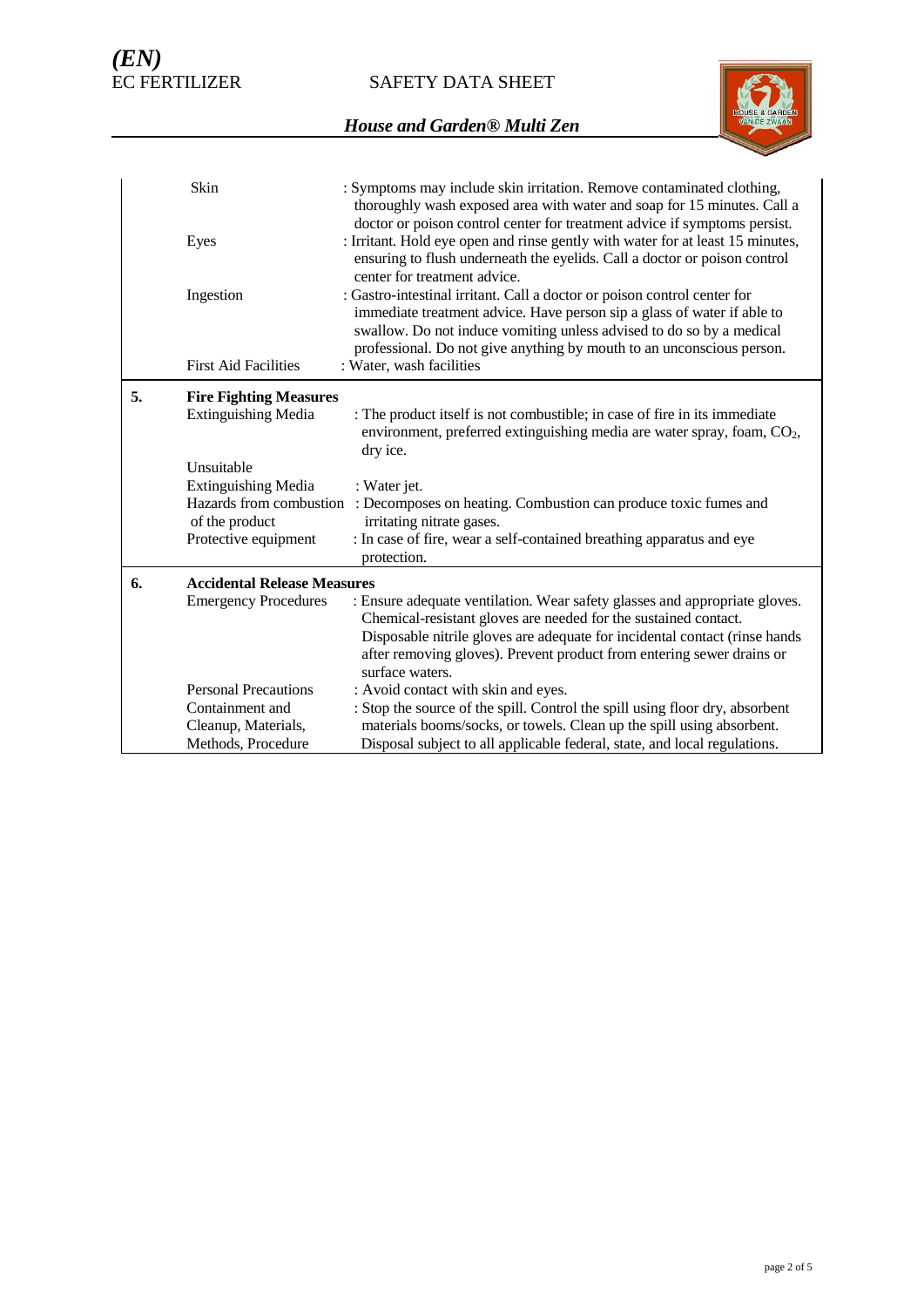

| 7.           | <b>Handling &amp; Storage</b>                        |                                                                                                                                                                                                                                                                                                                                                                                                                                                                        |          |                 |          |                                |
|--------------|------------------------------------------------------|------------------------------------------------------------------------------------------------------------------------------------------------------------------------------------------------------------------------------------------------------------------------------------------------------------------------------------------------------------------------------------------------------------------------------------------------------------------------|----------|-----------------|----------|--------------------------------|
|              | Handling:                                            | Keep out of reach of children. Not for internal use. Avoid contact with skin and eyes. Irritates the skin,<br>mucous membranes, eyes and gullet. Wear suitable protective clothing.<br>In case of contact with skin or eyes, wash immediately with plenty of water.<br>Technical precautions: safety shower and eye shower stations.<br>Store at a temperature between 7 and 30 degrees Centigrade.                                                                    |          |                 |          |                                |
|              | Storage:                                             | Storage conditions: Take all necessary precautions to prevent contamination in case of damaged<br>containers. Store the containers on drip trays or barrier material to prevent product from being<br>discharged to the sewer or surface water. Avoid rough handling to ensure structural integrity.                                                                                                                                                                   |          |                 |          |                                |
| 8.           |                                                      | <b>Exposure Control/Personal Protection</b>                                                                                                                                                                                                                                                                                                                                                                                                                            |          |                 |          |                                |
| Exposure and |                                                      |                                                                                                                                                                                                                                                                                                                                                                                                                                                                        |          | <b>OSHA PEL</b> |          | <b>ACGIHTLV</b>                |
|              | <b>Threshold Limits</b>                              |                                                                                                                                                                                                                                                                                                                                                                                                                                                                        | ppm      | $mg/m^3$        |          | TWA $(mg/m^3)$ STEL $(mg/m^3)$ |
|              |                                                      | Potassium Hydroxide<br><b>Ammonium Nitrate</b>                                                                                                                                                                                                                                                                                                                                                                                                                         | n/a      | n/a             | n/a      | 2                              |
|              |                                                      | Nitric Acid                                                                                                                                                                                                                                                                                                                                                                                                                                                            | n/a<br>2 | n/a<br>5        | n/a<br>2 | n/a<br>4                       |
|              |                                                      |                                                                                                                                                                                                                                                                                                                                                                                                                                                                        |          |                 |          |                                |
|              |                                                      | <b>OSHA PEL:</b> Occupation Safety and Health Administration Permissible Exposure Limits<br><b>ACGIH TLV:</b> American Conference of Governmental Industrial Hygienists threshold limit value<br>TWA: Time-weighted Average (for a conventional 8-hour workday)<br>STEL: Short Term Exposure Limit (a 15-minute, time-weighted average concentration to which workers may<br>be exposed up to four times per day with at least 60 minutes between successive exposure) |          |                 |          |                                |
|              | <b>Engineering Controls</b>                          | : Access to running water and an eye wash station.                                                                                                                                                                                                                                                                                                                                                                                                                     |          |                 |          |                                |
|              | Personal Protective Equipment:                       |                                                                                                                                                                                                                                                                                                                                                                                                                                                                        |          |                 |          |                                |
|              | Skin                                                 | : Wear nitrile gloves when working with the product in case of incidental exposure.<br>Promptly remove contaminated clothing and rinse skin for 15 minutes. Launder<br>clothing before re-use.                                                                                                                                                                                                                                                                         |          |                 |          |                                |
|              | Eyes                                                 | : Wear safety glasses or goggles when working with this product in case of<br>accidental splash or mist. Ensure an eye-wash station is near work area.                                                                                                                                                                                                                                                                                                                 |          |                 |          |                                |
|              | Respiratory                                          | : No special safety equipment needed. Avoid inhaling mists or fumes by using<br>appropriate handling methods.                                                                                                                                                                                                                                                                                                                                                          |          |                 |          |                                |
| 9.           | <b>Physical &amp; Chemical Properties</b>            |                                                                                                                                                                                                                                                                                                                                                                                                                                                                        |          |                 |          |                                |
|              |                                                      | Appearance : Clear, dark orange-brown fluid                                                                                                                                                                                                                                                                                                                                                                                                                            |          |                 |          |                                |
|              | Upper flammability limit                             | : Unavailable                                                                                                                                                                                                                                                                                                                                                                                                                                                          |          |                 |          |                                |
|              |                                                      | Lower flammability limit : Unavailable                                                                                                                                                                                                                                                                                                                                                                                                                                 |          |                 |          |                                |
|              | Odor                                                 | : Faint herbaceous scent                                                                                                                                                                                                                                                                                                                                                                                                                                               |          |                 |          |                                |
|              | Vapor Pressure<br>Odor Threshold                     | : Unavailable<br>: Unavailable                                                                                                                                                                                                                                                                                                                                                                                                                                         |          |                 |          |                                |
|              | Vapor Density                                        | : Unavailable                                                                                                                                                                                                                                                                                                                                                                                                                                                          |          |                 |          |                                |
|              | pH                                                   | $: 7-8$                                                                                                                                                                                                                                                                                                                                                                                                                                                                |          |                 |          |                                |
|              | Density                                              | : $1.10 - 1.15$ kg/L at 30°C                                                                                                                                                                                                                                                                                                                                                                                                                                           |          |                 |          |                                |
|              | <b>Melting Point</b>                                 | : Unavailable                                                                                                                                                                                                                                                                                                                                                                                                                                                          |          |                 |          |                                |
|              | Freezing Point                                       | : Unavailable                                                                                                                                                                                                                                                                                                                                                                                                                                                          |          |                 |          |                                |
|              | Solubility                                           | : Fully soluble                                                                                                                                                                                                                                                                                                                                                                                                                                                        |          |                 |          |                                |
|              | <b>Boiling Point</b>                                 | : Unavailable                                                                                                                                                                                                                                                                                                                                                                                                                                                          |          |                 |          |                                |
|              | <b>Boiling Range</b>                                 | : Unavailable                                                                                                                                                                                                                                                                                                                                                                                                                                                          |          |                 |          |                                |
|              | Crystallization temperature : $\langle 0^0C \rangle$ |                                                                                                                                                                                                                                                                                                                                                                                                                                                                        |          |                 |          |                                |
|              | <b>Flash Point</b><br><b>Evaporation Rate</b>        | : Unavailable<br>: Unavailable                                                                                                                                                                                                                                                                                                                                                                                                                                         |          |                 |          |                                |
|              | Danger of Explosion                                  | : None.                                                                                                                                                                                                                                                                                                                                                                                                                                                                |          |                 |          |                                |
|              | Flammability                                         | : n/a                                                                                                                                                                                                                                                                                                                                                                                                                                                                  |          |                 |          |                                |
|              |                                                      | Auto-ignition Temperature : Material is not self-igniting.                                                                                                                                                                                                                                                                                                                                                                                                             |          |                 |          |                                |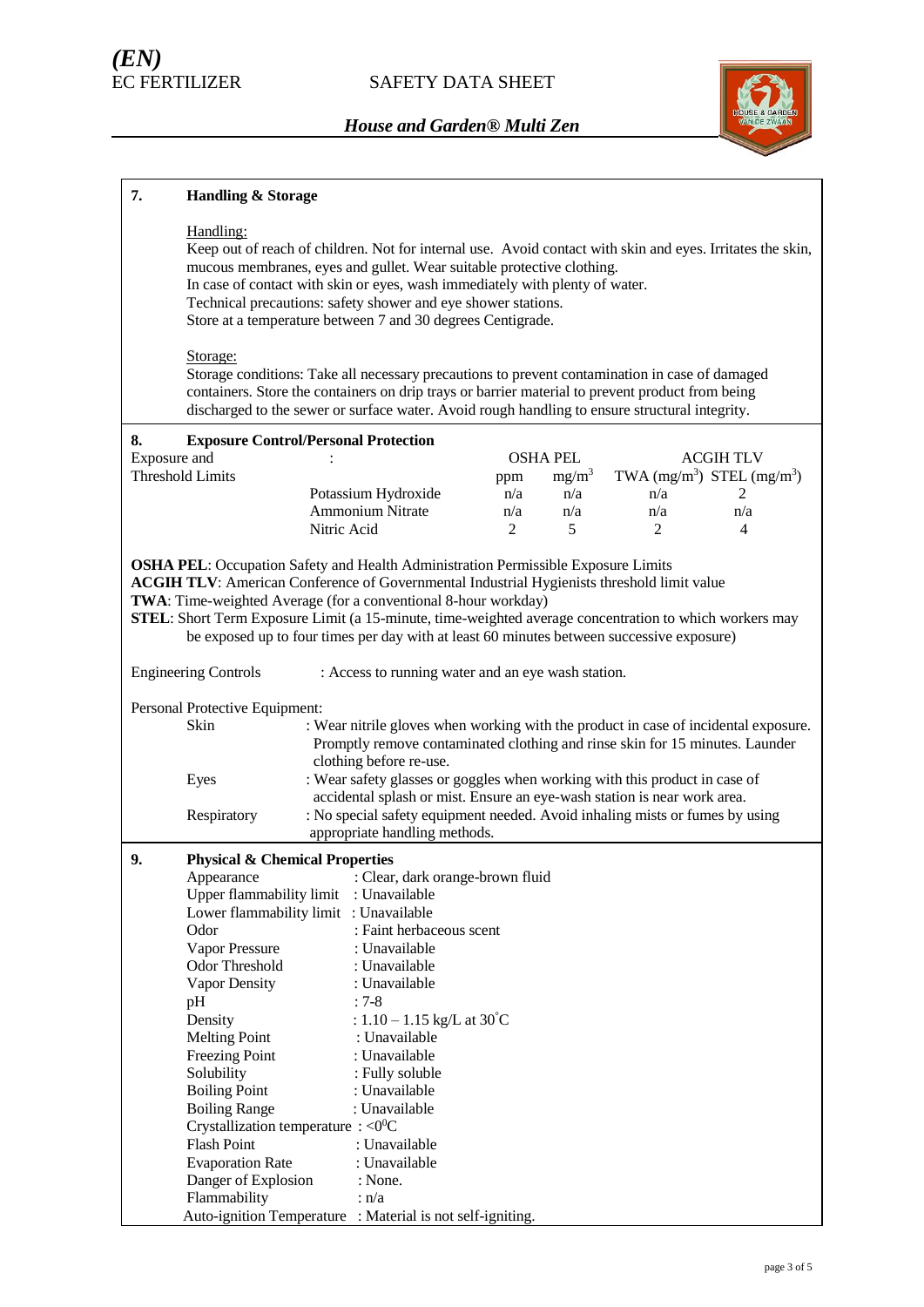## SAFETY DATA SHEET



|     | Decomposition Temperature : Unavailable                                               |                                                                                       |  |  |  |
|-----|---------------------------------------------------------------------------------------|---------------------------------------------------------------------------------------|--|--|--|
|     | Vapor Pressure                                                                        | : Unavailable                                                                         |  |  |  |
|     | Viscosity                                                                             | : Unavailable                                                                         |  |  |  |
|     |                                                                                       | Partition Coefficient (n-octanol/water) : Unavailable                                 |  |  |  |
| 10. | <b>Stability &amp; Reactivity</b>                                                     |                                                                                       |  |  |  |
|     | Chemical Reactivity : No reactivity anticipated. Poses little or no immediate hazard. |                                                                                       |  |  |  |
|     | <b>Chemical Stability</b>                                                             | : Stable under normal conditions of use and storage. No stabilizers needed.           |  |  |  |
|     |                                                                                       | Color change is not indicative of any safety issues.                                  |  |  |  |
|     |                                                                                       | Conditions to Avoid: Do not expose to heat in excess of 200°C.                        |  |  |  |
|     | Materials to Avoid                                                                    | : Metals and alkalis                                                                  |  |  |  |
|     | <b>Suitable Materials</b>                                                             | : Plastics, PVC                                                                       |  |  |  |
| 11. | <b>Toxicological Information</b>                                                      |                                                                                       |  |  |  |
|     | Routes of Entry                                                                       | : Eye, skin contact, inhalation, and ingestion.                                       |  |  |  |
|     | Eyes                                                                                  | : Immediate and delayed irritation, reddening in acute and chronic exposure.          |  |  |  |
|     | Skin                                                                                  | : Immediate and delayed irritation. Long term exposure may cause skin                 |  |  |  |
|     |                                                                                       | degradation. Chronic exposure to be avoided.                                          |  |  |  |
|     | Inhalation                                                                            | : Fumes are not produced in standard environmental storage conditions. Fumes          |  |  |  |
|     |                                                                                       | caused by fire contain nitrogen oxides, which are dangerous if inhaled, and           |  |  |  |
|     |                                                                                       | can result in coughing, dyspnoea, drowsiness, unconsciousness, and death.             |  |  |  |
|     | Ingestion                                                                             | : Acute and chronic ingestion can result in abdominal pain, blue lips, blue           |  |  |  |
|     |                                                                                       | fingernails, blue skin, convulsions, diarrhea, dizziness, burning sensations,         |  |  |  |
|     |                                                                                       | vomiting, weakness, shock, collapse, and unconsciousness.                             |  |  |  |
|     | LD50                                                                                  | : Unavailable                                                                         |  |  |  |
|     | Carcinogenic                                                                          | : None of the mixture ingredients are listed on the National Toxicology Program       |  |  |  |
|     | Properties                                                                            | Report on Carcinogens or on the International Agency for Research on Cancer           |  |  |  |
|     |                                                                                       | Monographs.                                                                           |  |  |  |
| 12. | <b>Ecological Information</b>                                                         |                                                                                       |  |  |  |
|     | Ecotoxicity                                                                           | : There is no data specific to this product. It is potentially toxic the organisms in |  |  |  |
|     |                                                                                       | its concentrated form.                                                                |  |  |  |
|     | Persistence and                                                                       | : Inherently biodegradable. Non-persistent.                                           |  |  |  |
|     | Degradability                                                                         |                                                                                       |  |  |  |
|     | Mobility                                                                              | : Mobile in aqueous solutions.                                                        |  |  |  |
|     | Bioaccumulation                                                                       | : Chemicals will be held in vegetative material with no toxic effects to livestock or |  |  |  |
|     | Potential                                                                             | humans.                                                                               |  |  |  |
|     | Environmental                                                                         | : Do not release into surface waters. Contamination can cause algae blooms and        |  |  |  |
|     | Protection                                                                            | anoxic conditions, both of which are harmful to aquatic ecosystems.                   |  |  |  |
|     | Leaching                                                                              | : Limited.                                                                            |  |  |  |
|     |                                                                                       |                                                                                       |  |  |  |
|     |                                                                                       |                                                                                       |  |  |  |
|     |                                                                                       |                                                                                       |  |  |  |